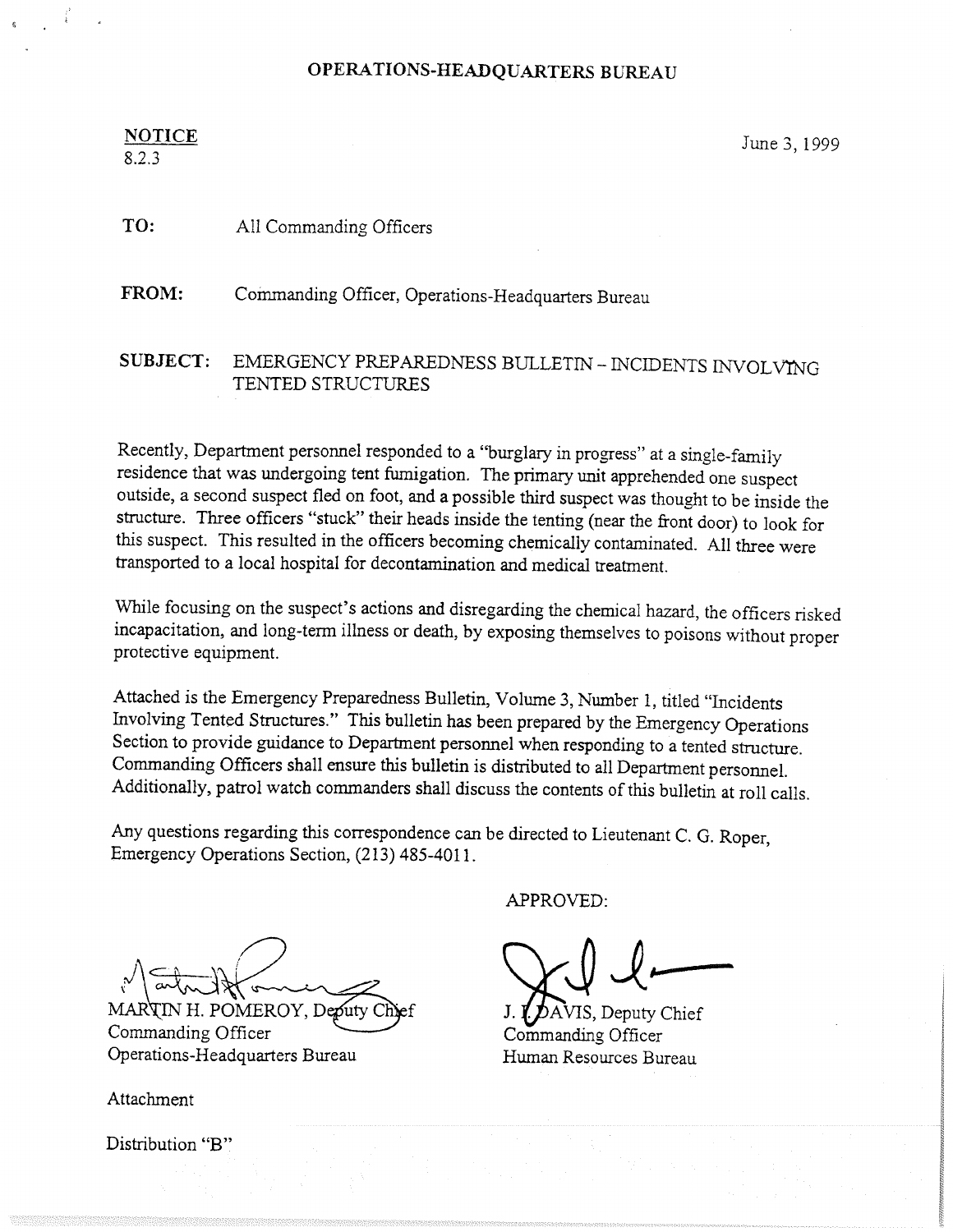

Volume 3, Number 1 April 1999

~~

<sup>P</sup>repared by Emergency Operations Section

# <sup>I</sup>NCIDENTS INVOLVING TENTED STRUCTURES

<sup>C</sup>hemicals used to fumigate structures are designed to do one thing, kill infestations of pests. These chemicals are extremely toxic (poisonous) and are equally dangerous to humans without proper protection. Methyl <sup>B</sup>romide, Sulfuryl Fluoride and Chloropicrin are three chemicals primarily used in the fumigation of business <sup>a</sup>nd residential structures. Methyl. Bromide and Sulfuryi Fluoride are poison gases. Chloropicrin is <sup>a</sup> <sup>p</sup>oisonous liquid and all are "poison-inhalation hazards." All three chemicals are extremely toxic and very <sup>s</sup>mall amounts can cause incapacitation, long-term illness, and/or death.

<sup>N</sup>ote: When applied, these chemicals may persist for up to three days in a lethal dose.

<sup>O</sup>fficers responding to a call for service or a crime in progress at a fumigated structure should make no <sup>a</sup>ttempt to enter the structure or "stick their heads" inside to search for suspects. Without proper protective <sup>e</sup>quipment, officers risk. chemical contamination, illness and death. This bulletin provides guidelines for <sup>r</sup>esponse to an incident at a structure that is being fumigated.

### GENERAL PROCEDURES

<sup>O</sup>fficers conducting an investigation at a tented structure location shalt notify the Hazardous Materials/Environmental Crimes Unit (HM/ECU) for technical advice and guidance.

<sup>I</sup>ndicators to identify a structure under fumigation include:

- \* Structure completely or partially covered with tarps (tenting consists of wide stripe <sup>a</sup>lternate color fabric} clamped together.
- \* Signs posted; stating (a21 or in part): DANGER

## PELIGRO **FUMIGATION** -Chemical name of product-

In addition to the obvious clues, officers should be alert for:

- \* Physical evidence or witnesses that can corroborate the presence of suspects.
- \* Signs indicating damage ar openings in the tenting enclosure.
- \* Other indicators that would .cause responding officers to form a reasonable <sup>s</sup>uspicion that the tenting has been compromised and suspects may be inside.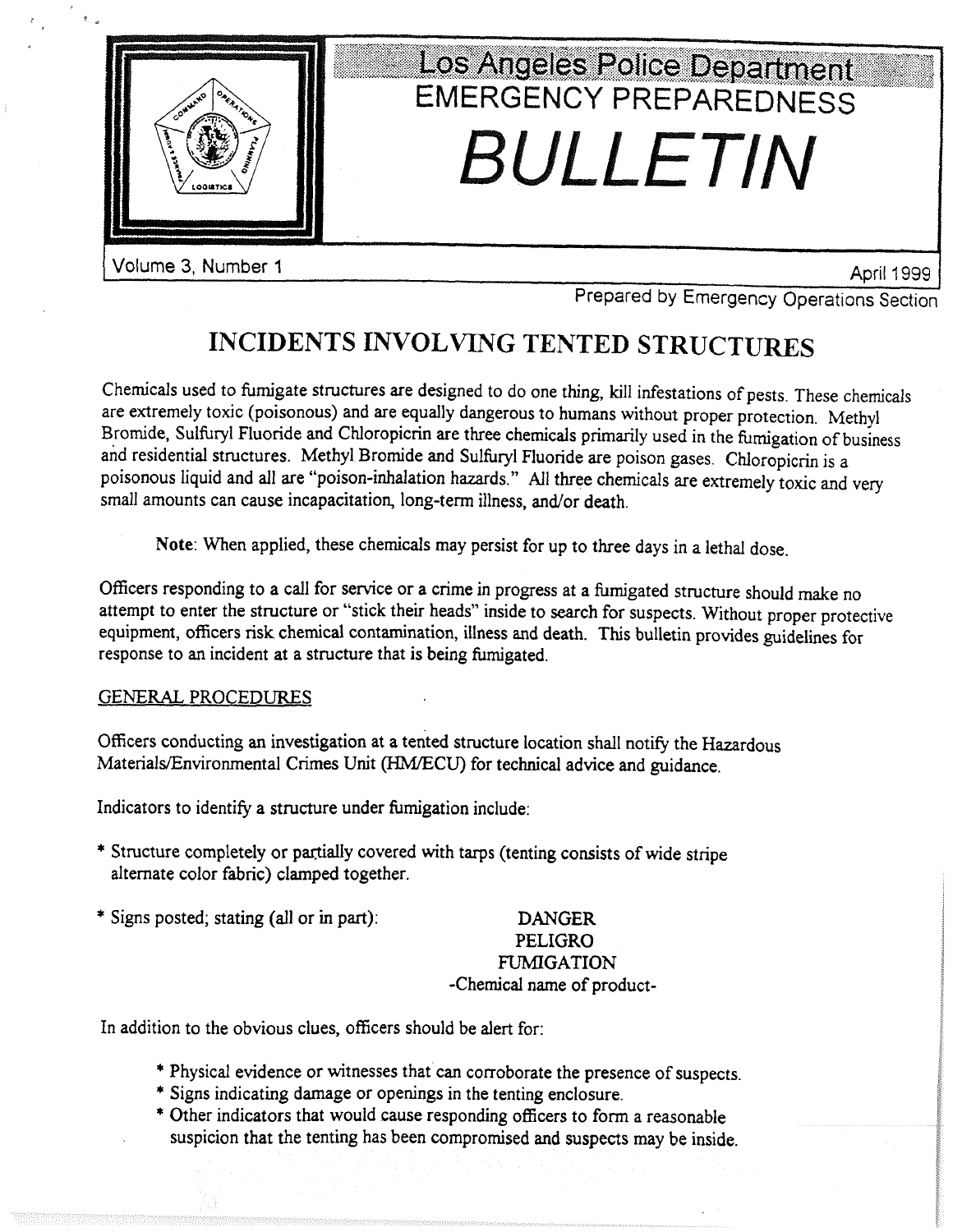# **SAFETY**

Officers should avoid entering a tented structure for any reason. This includes searching for suspects, evidence recovery or to reseal open tenting. Officers must employ sound tactics in the apprehension of suspects and good survival skills around chemical hazards. Do not stick your "head inside" the tenting to look for suspects or to order suspects out of a location. This is dangerous and potentially life threatening to the officer.

## **ISOLATE**

Establish an appropriate perimeter around the structure (refer to the North American Emergency Response Guidebook). The downwind perimeter should be further from the structure than the upwind distance. Greater distances should be used when open or damaged tenting is discovered.

Officers shalt not enter the tented structure for any reason until the structure has been properly vented (cleaned) of the fumigant AND a Los Angeles County Health Haz Mat Specialist or an investigator from the HM/ECU has declared the structure safe.

## NOTIFY

Discovery of suspect(s) at a tented structure where the tenting has been compromised requires immediate notification to Communications Division requesting the dispatch of:

- \* Los Angeles Fire Department (LAFD}.
- \* A police supervisor.
- \* Hazardous Materials/Environmental Crimes Unit and a representative from Los Angeles County Fire Health Hazardous Materials Division.
- \*Los Angeles County Department of Agriculture (investigate pesticide! insecticide contamination).

Obtain a situation estimate and report to Communications Division as soon as possible the:

- \* Location of the incident.
- \* Size of the involved area (actual and potential).
- \* Type of area (business, residential, etc.}.
- \* Ingress/egress routes for emergency vehicles.
- \* Wind direction.
- \* Possible threatened special locations: Hospitals, schools, rest homes, etc.